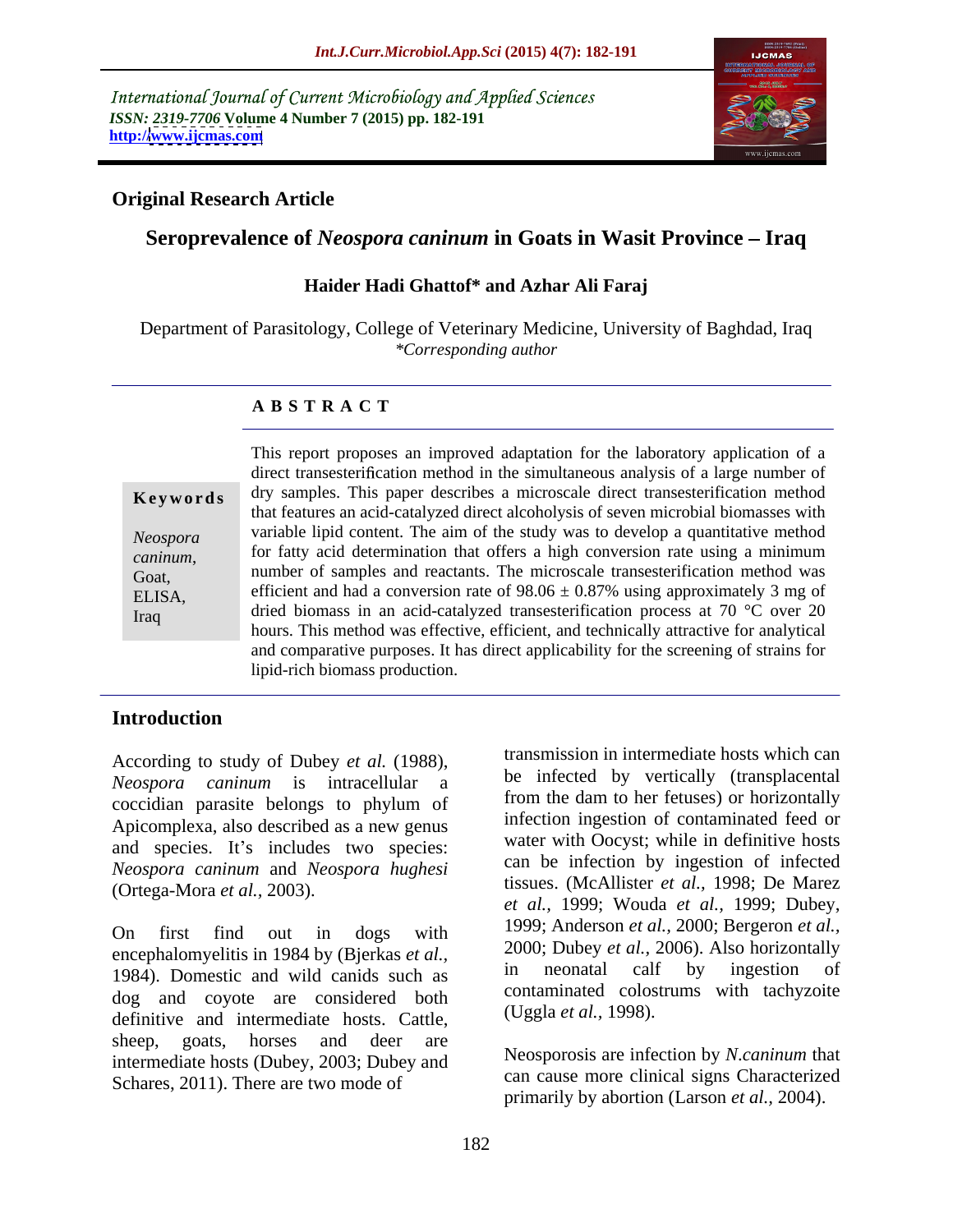occurs normally in cattle (where it is an states, such as Bahia (Uzeda *et al.*, 2007), important cause of abortion), goats and deer Sao Paulo (Modolo *et al.*, 2008), Rio Grande

In sheep, neosporosis can cause abortion,<br>neonatal mortality and clinical signs (Ueno, However, in the state of Iraq, there are still 2009). *N. hughesi*is considered as equine parasite (Dubey and Schares, 2011). In horses, neosporosis can cause abortion, The main aim of this study is to investigate protozoalmyelo encephalitis and the prevalence of specific IgG antibodies to neuromuscular disorder (Carrie *et al.,* 2007).

Although neosporosis is a major problem in sex and seasons on the prevalence of the cattle and dogs cosmopolitanally, but Dubey reported by serological, molecular tests parameter like RBCs count, PCV, Hb, showing that *N*. *caninum* can cause clinical MCV, MCHC, WBCs and Differential infections in goats, Abortions, fetal deaths and stillbirths have been documented in goats & sheep due to *<sup>N</sup>*. *caninum* in 2003. Antibodies against *N. caninum* were reported in goats in France (Chartier *et al.,* The study was performed in 5 regions of 2000), Taiwan (Ooi *et al.,* 2000), Turkey (Sevgili *et al.,* 2003), Sri Lanka collected randomly from 106 goats during 6 (Naguleswaran *et al.,* 2004), Argentina months-period (Oct. 2014-March 2015). (Moore *et al.,* 2007), Brazil (Faria *et al.,* 2007), Southern Jordan (Al-Majali *et al.,* 2008), Northern Jordan (Abo-Shehada and Abu Halaweh, 2010), Poland (Czopowicz *et*  Blood samples were collected randomly *al.,* 2011) and Iran (Sadrebazzaz *et al.,* from 106 goats obtained for the serological 2006; Haddadzadeh *et al.,* 2007; Hajikolaei & hematological tests almost (10ml) were *et al.,* 2007; Salehi *et al.,* 2010; Hosseini *et*  collected via jugular venipuncture under a

a lack of information on disease control, **ELISA test:** (IDvet, France) according to and, in this regard, there is a severe lack of information about neosporosis in goats. Some studies have reported occurrences of

In addition to canids infections, *N. caninum* seropositive goats in different Brazilian (Thurmond and Hietala, 1996). do Norte (Lima *et al.,* 2008) and Alagoas states, such as Bahia (Uzeda *et al.*, 2007),<br>Sao Paulo (Modolo *et al.*, 2008), Rio Grande (Anderlini *et al.,* 2011).

> However, in the state of Iraq, there are still no studies on neosporosis in goats.

*N. caninum* by using ELISA kit in sera of goat in Wasit province and the effect of age, parasite., also to study of some of blood leukocyte count.

# **Materials and Methods**

Wasit province, blood samples were

# **Blood sampling plan**

*al.,* 2011; Asadpour *et al.,* 2012). septic condition (Bassert and McCurnin, Goats are economically important in many at 4°C, (5ml) are transfer to Vacutainer® countries, including Iraq, where this species tubes without additives and centrifuged for is a valuable source of meat and milk for 15 min at 1000 rpm at room temperature to humans, particularly in the southern region, separate the serum, which is stored at -20°C where 85% of the goats are concentrated, until analyzed. Other amount of blood (2ml) from total estimated number 1474845 collected into 2.5 ml anticoagulant tube (Fahad and Abbas, 2008). (EDTA k3) for hematological analysis (Belic *et al.*, 2010).<br>Low animal productivity is often caused by 2013), which is transported to the laboratory (EDTA k3) for hematological analysis (Belic *et al.,* 2010).

the manufacturer's instructions.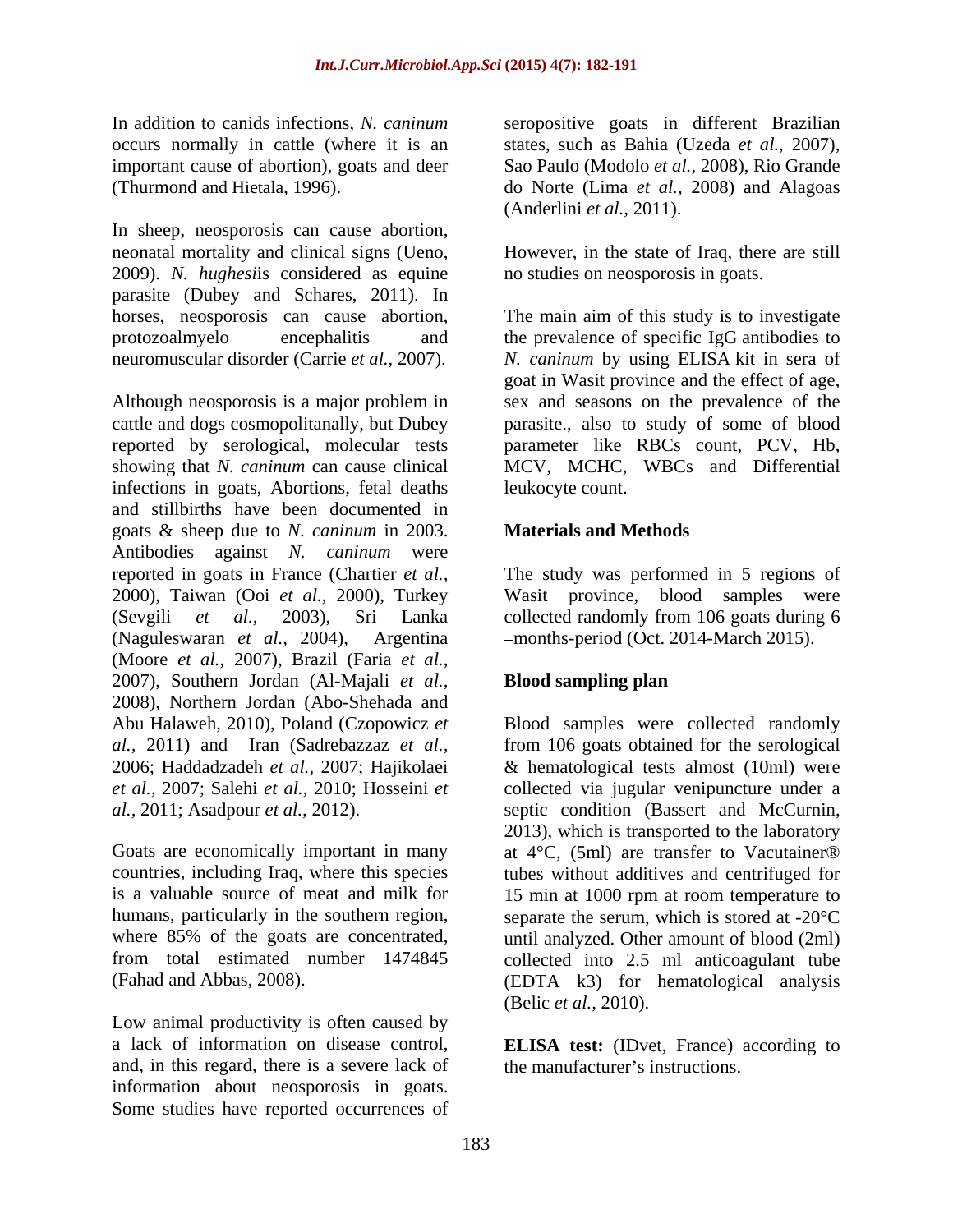Allow all the reagents to come to room For each sample, calculate the S/P temperature  $(21^{\circ}C \pm 5^{\circ}C)$  before use percentage (S/P %): sample value (OD<sub>sample</sub>) Homogenize all reagents by inversion or divided by the mean Positive control value

### Samples preparation and the samples preparation and the samples of the samples of the samples of the samples of the samples of the samples of the samples of the samples of the samples of the samples of the samples of the s

In order to avoid differences in incubation times between specimens, it is possible topreparea96-wellplate containing the test and control specimens, before transferring the mintoan ELISA microplate using a multi channel pipette.

### **Serum or plasma samples**

90 µl of Dilution Buffer 2 to each micro well was added. 10 µl of the Negative Control to wells A1 and B1 was added and 10 µl of the Positive Control to walls C1 and

remaining wells was added and incubated for  $45 \pm 4$  min at  $21^{\circ}$ c ( $\pm$  5°C). Empty the wells. Each well was washed 3 times with<br>
fraction (EVF)] (Purves William *et al.*, approximately 300 µl of the Wash Solution. Drying of the wells between washings was avoided. The Conjugate 1X by diluting the concentrated conjugate 10X to 1/10 in dilution buffer 3 was prepared. 100µl of the Conjugate was added 1X to each well and incubated for 30 min  $\pm$  3 min at 21<sup>o</sup>C (±5°C). The wells were emptied. Each well was washed 3 times with approximately 300 µl of the Wash Solution. Drying of the wells between washings was avoided. 100 µl of the substrate solution to each well was added and incubated for 15 min  $\pm 2$  min at

 $100\mu l$  of the stop solution to each well in  $\text{Cell}$  Differential Count (neutrophils, order to stop the reaction was added. The optical densities at 450nm was read and recorded.

### **Testing procedure Interpretation (Serum)**

Vortex.  $(OD_{PC})$  multipliedby 100: For each sample, calculate the S/P

$$
S/P\% = \frac{OD_{sample}\text{-}OD_{NC}}{OD_{PC}\text{-}OD_{NC}} \times 100
$$

| $S/P\%$ :<br>$\tilde{\phantom{a}}$<br>Samples<br>with |  |
|-------------------------------------------------------|--|
|                                                       |  |

| Serum/Plasma                     |          |  |
|----------------------------------|----------|--|
| <b>Results</b>                   |          |  |
| $S/P \% \leq 40 \%$              | Negative |  |
| $ 40\%  < S/P$ % < 50 % Doubtful |          |  |
| $S/P \% \ge 50 \%$               | Positive |  |

# **Hematological parameters**

D1. Changes revealed that routinely used 10 µl of each sample to be tested to the laboratory findings such as One of aims this study are hematological laboratory findings such as [hematocrit (Ht or HCT, British English spelling haematocrit), also known as packed cell volume (PCV) or erythrocyte volume fraction (EVF)] (Purves William *et al.,* 2004), hemoglobin (HB), Total leukocytes count (TLC), even red blood cell count (RBCs), mean corpuscular volume (MCV), mean corpuscular hemoglobin (MCH) and mean corpuscular hemoglobin concentration (MCHC) can provide a diagnostic clue in infected animal with neosporosis (acute or chronic), thus enhancing prompt initiation of treatment and response of treatment for counting all this cellular blood components used blood analyzer.

 $21^{\circ}c \left( \pm 5^{\circ}C \right)$  in the dark.<br>stained with Giemsa stain and examined Moreover, prepare blood smears then under 100x oil immersion for White Blood Cell Differential Count (neutrophils, eosinophils, basophiles, lymphocytes and monocytes) according to Coles (1986).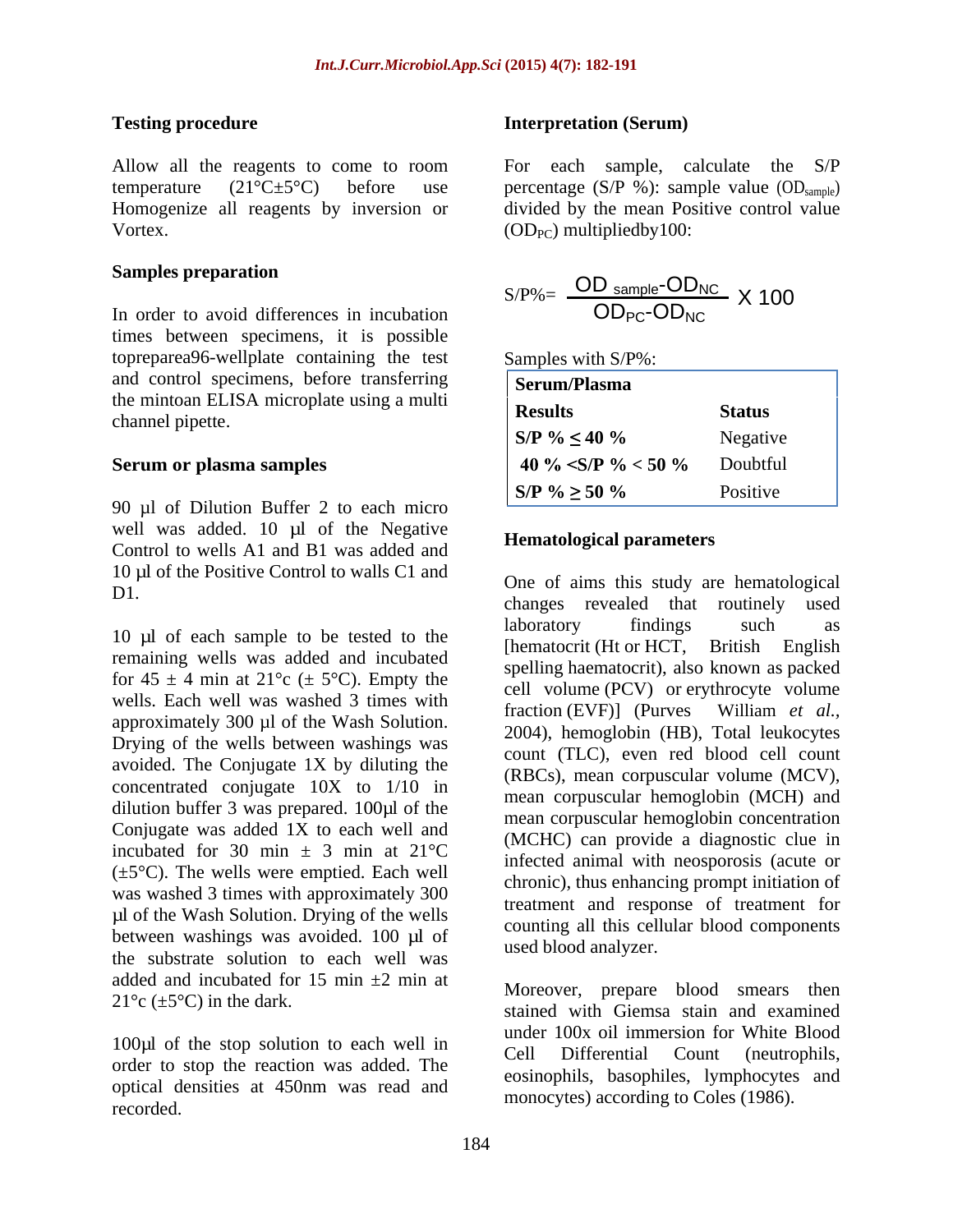### **Serological results (iELISA)**

overall prevalence as 5.6% (6/106) in four Karatepe, 2011). Total prevalence as 10.2%

Mean seroprevalences were 8 %, 0 %, 0 %, 7.5 %, and 7.1% in Al-Mazak, Karrada, Al- Most of these previous studies findings have Nufaishiyah, Entakia, and Sialaareas, been either similar to our study results or respectively. In addition, Seroprevalence rates in local and Shami breeds were 5.3 %

As per our knowledge, there is limited serological data about caprine neosporosis 2007). (Anderson *et al.,* 2000; Dubey, 2003; Dubey and schares, 2006). Abo-Shehada and Abu- **Seroprevalence according to gender, age,**  Halaweh (2010) studied 302 goats from 62 season and risk factors flocks in northern Jordan, and found the prevalence to be 12% at flock level and 2% With respect to age, one out of 12 (8.3%), at the individual level, respectively, Al- none out of 60, and five out of 36 Majali *et al.* in (2008) reported individual (13.8%) samples were seropositive in the level and flock level seroprevalence as 5.7% and 48.7% in 300 goats from 24 flocks in less than four year), and more than or equal southern Jordan, Czopowicz *et al.* (2011) four year groups, respectively. With tested 1060 sera for antibodies against *N*. significant differences were showed for age *caninum* and determined the true herd level  $at (P \le 0.05)$ . prevalence as 9.0% in Poland 2011. Uzeda *et al.* (2007) found the prevalence as 15% in 385 goats in Bahia, Brazil 2007, Faria *et al.* of 92 samples (5.4%) and one out of 14 (2007) found the prevalence as 3.3% in 306 goats in the north-east region of Brazil (2007), other researchers reported the such as ELISA, indirect fluorescence

**Results and Discussion** antibody test (IFAT) and enzyme immuno assay (EIA) were used in the reported studies (Ooi *et al.,* 2000).

**Overall seroprevalence according to** Seroprevalences of *N*. *caninum* were **breeds and areas** determined to be 25.9% (47/181) in Nigde, In this present study, we identified the Turkey (Sevgili *et al.,* 2003; Cayvaz and different areas of Wasit province. (13/128) in three different provinces of and 5% (9/180) in the Sanliurfa provinces of Karatepe, 2011). Total prevalence as 10.2% Turkey (Utuk *et al.,* 2011).

larger.

and 8.3 %, respectively (Table 1). No These differences may be explained by the statistical difference was found between use of different serological tests, survey Shami and Local breeds, also between periods and sample sizes. Climatic factors different areas  $(P \ge 0.05)$ . Results of the study may also affect the abundance of viable are summarized in table (Figure 1). parasitic stages in the environment for definitive and intermediate hosts and influence on total prevalence (Faria *et al.,* 2007).

# **season and risk factors**

young (less than to one year), adult (one to at  $(P \le 0.05)$ .

The seasonal prevalence observed was 5 out samples  $(7.1\%)$  for  $(October-)$ December)months and warm (January- March) months, respectively.

seroprevalance rates as 7.0% (3/486) in Sri With respect to gender, one out of 19 Lanka (Naguleswaran *et al.,* 2004) and 0% (0/24) in Taiwan, Different diagnostic tests seropositive in the male and female, (5.2%), and 5 out of 87 (5.7%) samples were respectively.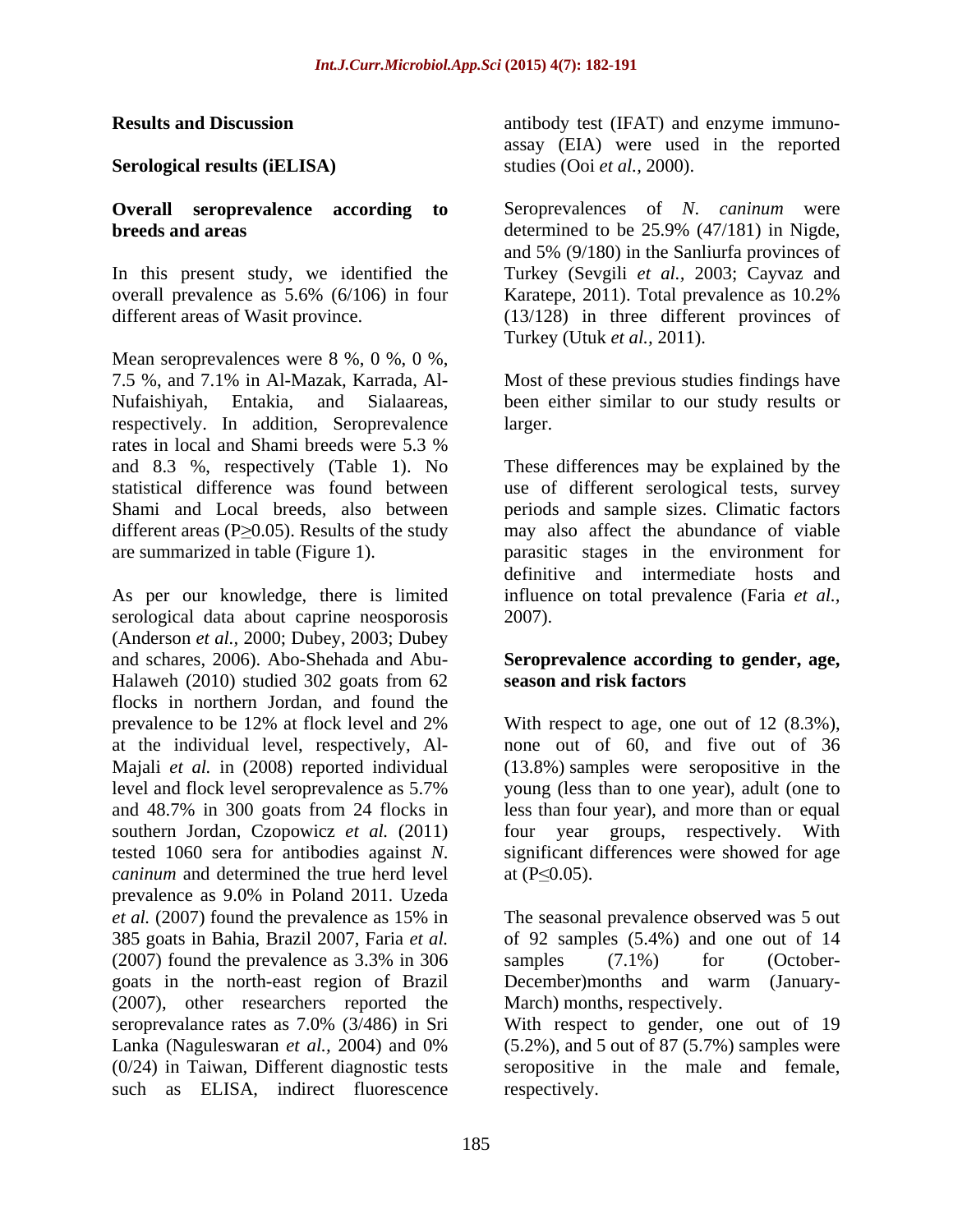Table 2 shows the seroprevalence of neosporosis in does with a history of month of gestation in cattle; this would abortions (6.1 %) and in does with no suggest that the goats are rather a carrier of

Seroprevalence of neosporosis in caprine PU of abortions. that either have or do not have cattle were

Table 2 shows the seroprevalence of neosporosis in goats that live together with dogs/ wild canids (5.6 %) and in goats that do not live with dogs/ wild canids (0 %).

sporulation and enhanced survival of *N. caninum* oocysts in the environment. This increases the risk of postnatal infection *caninum* can persist for several months (Dubey *et al.*, 2007). (Jung *et al.,* 2014**)**.

This is opposite to what was indicated by McAllister *et al.* (1998) that the disease

history of abortions 4 %). The protozoan, and that their coexistence causes abortions during the fourth to seventh with cattle is a risk factor for the occurrence of abortions.

5.6% and 0%, respectively (Table 2). Chartier *et al.* in 2000 have suggested the possibility that the goats are carriers or *N. caninum*, and therefore their coexistence with cattle represents a risk for the transmission of the infection and for the occurrence of abortions in this species

No statistically significant differences were Another important risk factor pointed out in observed for seasons, gender and other risk the present study was direct contact between factors at  $(P \ge 0.05)$ . goats and dogs. On small farms, goats are High temperature and humidity favour faster like dogs, which can contaminate the (Thurmond and Hietala, 1995; Dubey *et al.,* occurs through ingestion of tissue cysts, 2007). Our study has several limitations. An which is more likely to be relevant for accurate assessment of seasonal prevalence carnivores, and through intake of food and was difficult because antibodies against *N.*  water contaminated with sporulated oocysts usually housed together with other animals, environment with *T. gondii*and *N. caninum* oocysts (Bartova and Sedlak, 2012). Horizontal transmission of *N. caninum* (Dubey *et al.,* 2007).

Chartier *et al.* (2000) pointed out that lower or equal than that reported for other neosporosis does not seem to be a major countries. This might be attributed to factor causing abortions in goats, which differences in the following factors: the might be coincident with the findings of the number of definitive hosts (dogs and/or present study, since the owners of the goats other canids in the study area), climate, age, mentioned that only few of the females frequency of dogs defecating in the study selected had a history of abortions; however, area, farm management systems, and/or this information can not be confirmed regional ecology (Hobson *et al.,* 2005; because of the lack of productive records of Dubey *et al.,* 2007). Thus, it is possible to the goats at the PU. Nonetheless, due to the conclude that neosporosis is present, even at low seroprevalence (4.5 %), abortions might low serological levels, in the goat herds of be unlikely. Wasit province, Iraq; and is associated with The prevalence in our present study was some important risk factors.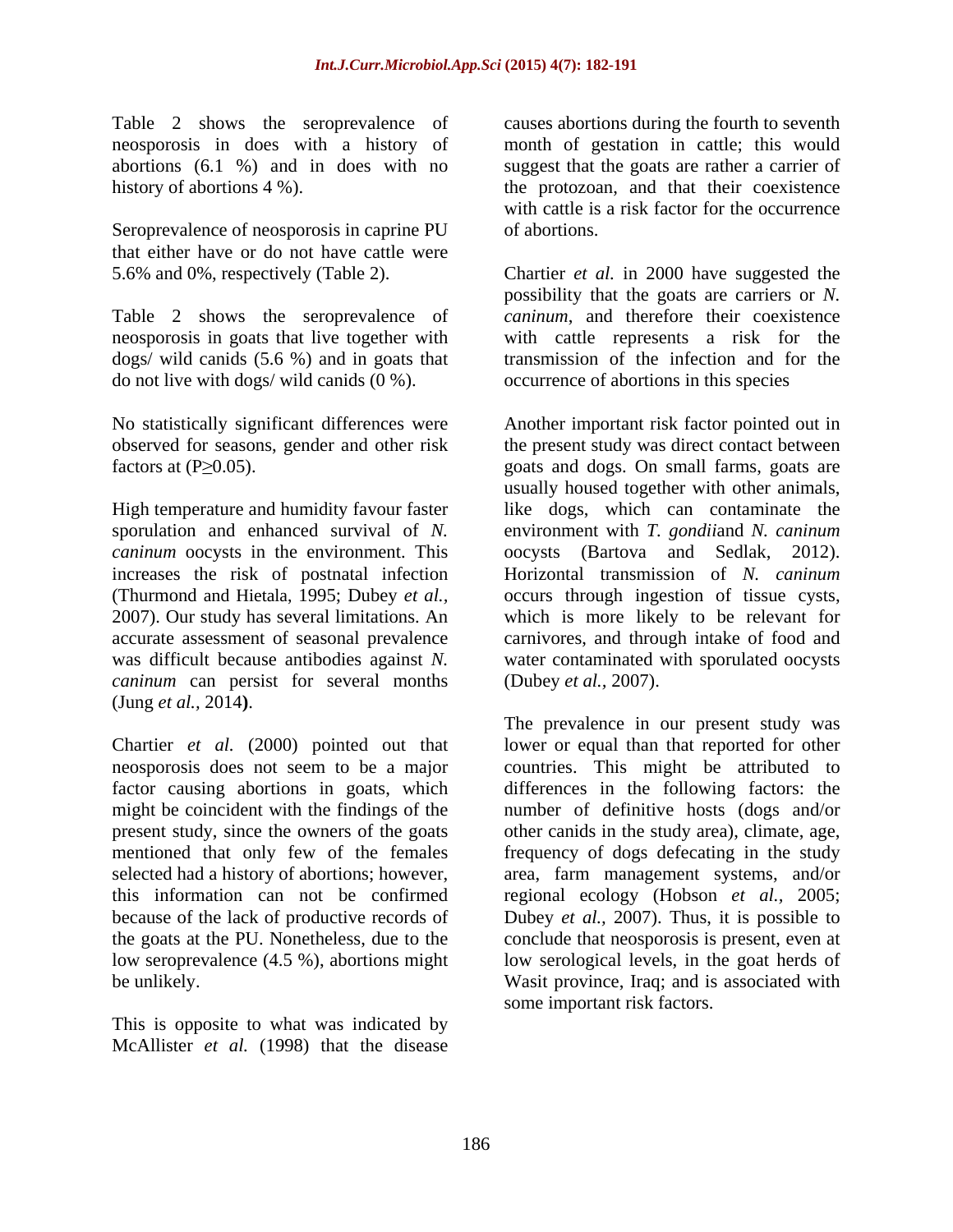|                           |                   | Examined (n) |              |           | Infected $(\% )$                              |              |
|---------------------------|-------------------|--------------|--------------|-----------|-----------------------------------------------|--------------|
| <b>Location</b>           | Shami Local Total |              | <b>Shami</b> |           | <b>Local</b>                                  | <b>Total</b> |
|                           |                   |              |              |           | $\frac{0}{6}$ n $\frac{0}{6}$ n $\frac{0}{6}$ |              |
| <b>Al-Mazak</b>           |                   |              |              |           |                                               |              |
| Karrada                   |                   |              |              |           |                                               |              |
|                           |                   |              |              |           |                                               |              |
| Al-Nufaishiyah<br>Entakia |                   |              |              |           |                                               |              |
| Saila                     |                   |              |              |           |                                               |              |
| <b>Total</b>              |                   |              |              | <b>XX</b> |                                               |              |

**Table.1** Overall seroprevalence of *N.caninumin* different areas of Wasit province and according to breeds of the goats

-No significant differences (P $\geq$ 0.05) neither among infected & uninfected nor areas

**Table.2** Distribution of goat seropositive for *Neospora caninum* according to gender, age, season and risk factors in Wasit province, Iraq, 2015

| <b>Variables</b>                                |              | <b>Caprine</b>  |              |
|-------------------------------------------------|--------------|-----------------|--------------|
|                                                 | <b>Total</b> | <b>Infected</b> | $Ratio(\% )$ |
| Gender                                          |              |                 |              |
| Male                                            | 19           |                 | 5.2          |
| Female                                          |              |                 | 57           |
| Age                                             |              |                 |              |
| $5$ to $<$ 12 months                            | 10           |                 |              |
| 1 to $<$ 4 years                                | 60           |                 |              |
| $\geq$ 4 years                                  | 36           |                 | 13.8         |
| <b>Season</b>                                   |              |                 |              |
| October-December (2014)                         | 92           |                 | 5.4          |
| (2015)<br>January-March                         |              |                 |              |
| Herds with abortion problems                    |              |                 |              |
| Yes                                             | 81           |                 | 6.1          |
| No                                              | 25           |                 |              |
| communal pastures between goat and sheep/cattle |              |                 |              |
| Yes                                             | 106          |                 | 5.6          |
| No                                              |              |                 |              |
| Contact between dogs and goat                   |              |                 |              |
| Yes                                             | 106          |                 | 5.6          |
| <b>No</b>                                       |              |                 |              |
| <b>Presence of wild canids</b>                  |              |                 |              |
| Y es                                            | 106          |                 | 5.6          |
| No                                              |              |                 |              |

No significant differences (P $\geq$ 0.05) in gender, seasonandriskfactors, but there is significant differences at (P $\leq$ 0.05) in age.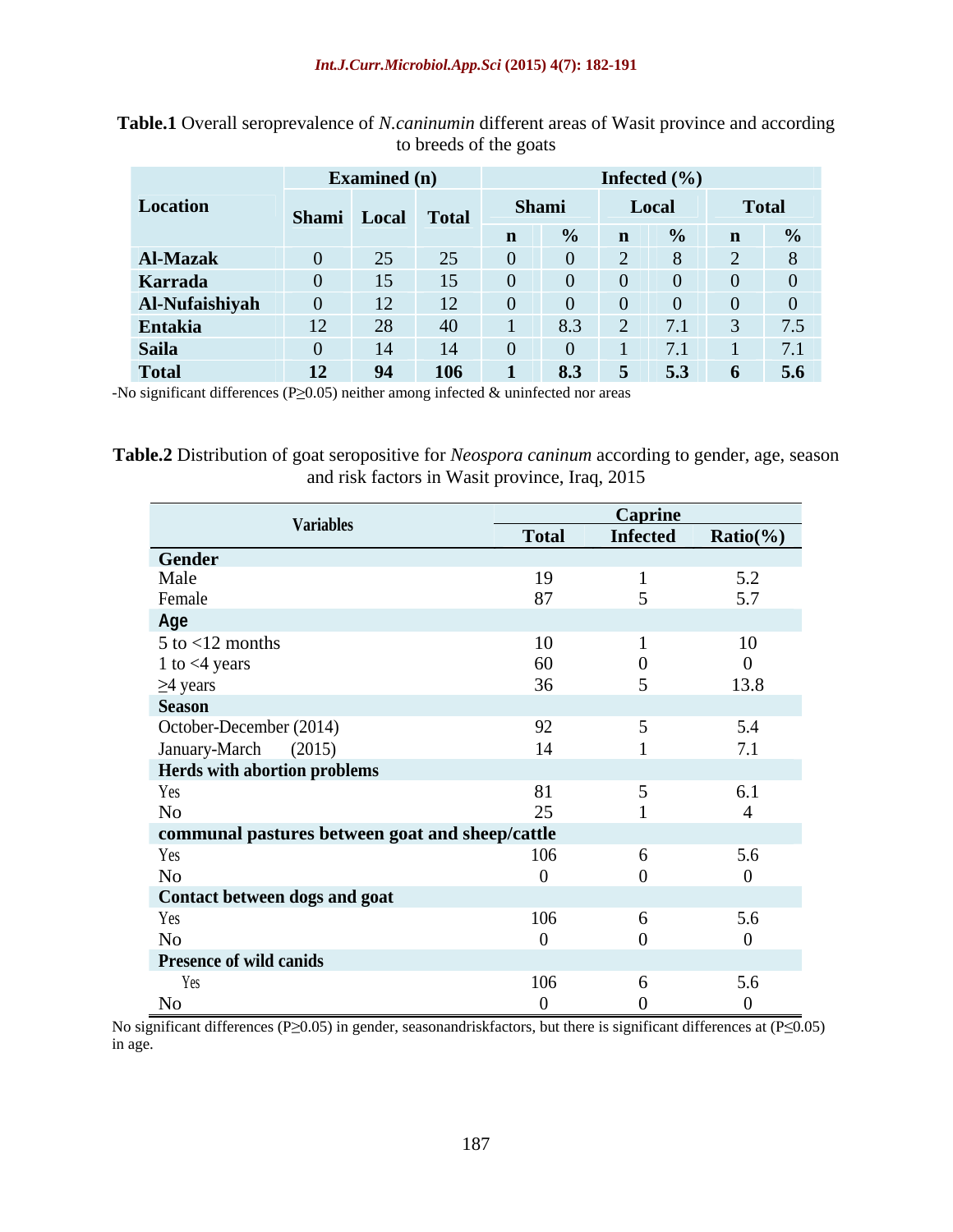| <b>Parameters</b>          | <b>Negative animals</b> | <b>Positive animals</b> |
|----------------------------|-------------------------|-------------------------|
| RBC $(x10^6/\mu L)$        | $9.98 \pm 0.18$         | $11.06 \pm 0.89$        |
| HB (g/dL)                  | $8.26 \pm 0.13$         | $8.62 \pm 0.67$         |
| $PCV$ $(\% )$              | $25.95 \pm 0.43$        | $25.22 \pm 2.51$        |
| WBC $(x10^6/\mu L)$        | $6.70 \pm 0.22$         | $8.38 \pm 1.64$         |
|                            |                         | $\mathbf{A}$            |
| MCV (fL)                   | $26.19 \pm 0.41$        | $22.7 \pm 1.30$         |
| MCH (pg)                   | $8.35 \pm 0.14$         | $7.84 \pm 0.51$         |
| MCHC (g/dL)                | $31.93 \pm 0.28$        | $34.64 \pm 1.99$        |
|                            |                         | $\mathbf{A}$            |
| Lymphocytes $(10^6/\mu L)$ | $41.66 \pm 1.49$        | $35.3 \pm 7.48$         |
| Monocytes $(10^6/\mu L)$   | $4.69 \pm 0.18$         | $5.20 \pm 0.51$         |
| Neutrophils $(10^6/\mu L)$ | $52.16 \pm 1.46$        | $55.8 \pm 7.47$         |
| Eosinophils $(10^6/\mu L)$ | $3.39 \pm 0.16$         | $5.50 \pm 0.71$         |
|                            |                         | $\mathbf{A}$            |
| Basophils $(10^6/\mu L)$   |                         | $\mathbf{0}$            |

**Table.3** Haematologic parameters (Mean  $\pm$  SE) of the non infected and infected goats

Differences A, B are significant ( $P \le 0.05$ ) to comparison rows

# **Figure.1** Organization chart for percentages of infected goats with *N. caninum* in different areas of Wasit province

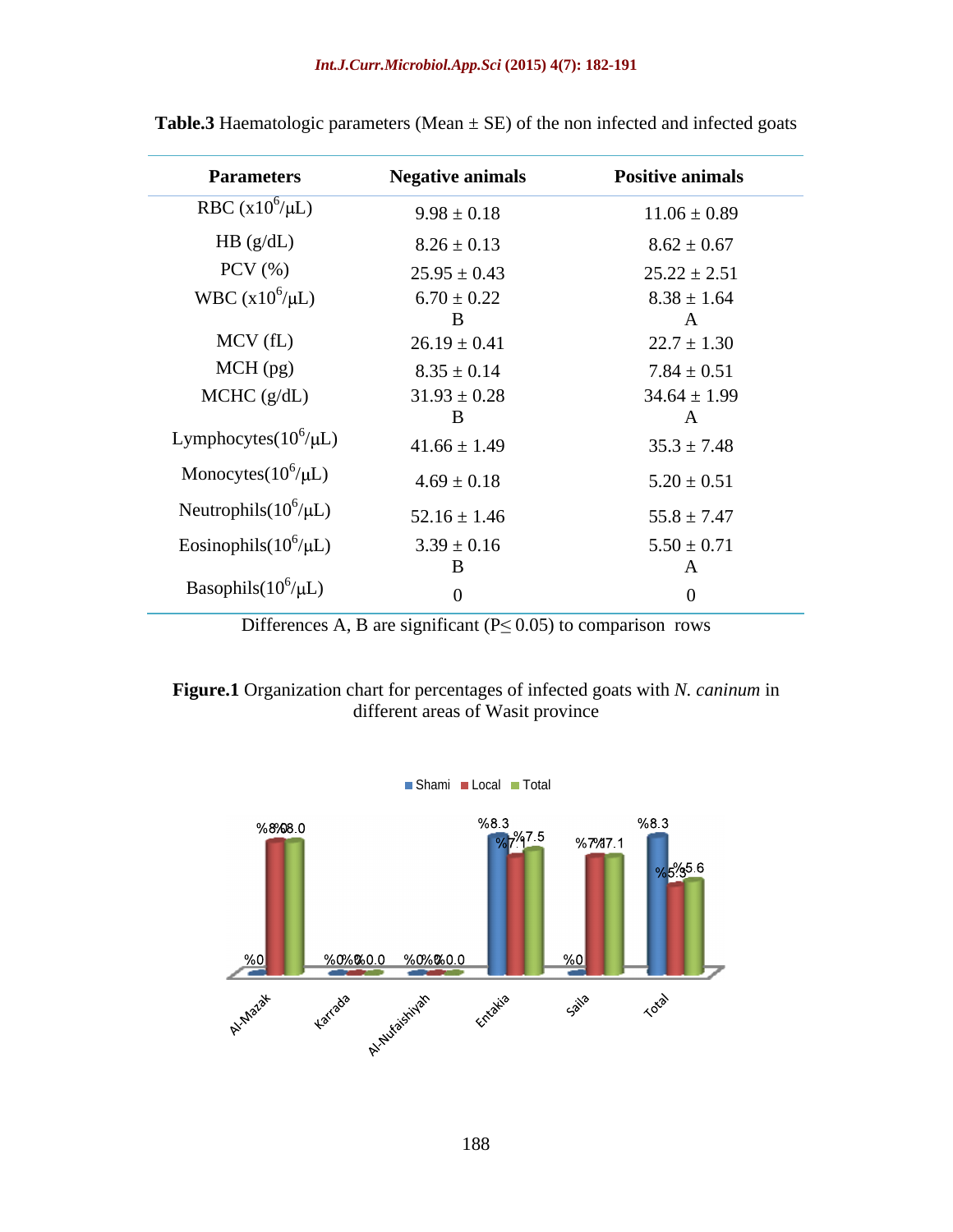- 2010. Flock-level seroprevalence of, and risk factors for, *Neospora caninum* among sheep and goats in northern and myositis<br>
Lordan *Pray Vat Med* 93:25, 32 70: 271–274. Jordan. *Prev. Vet. Med.*, 93: 25-32.
- Al-Majali, A., Jawasreh, K., Talafha, H., Carrie, J., M.<br>Talafha, O. 2008, Neosporosis in Equine Talafha, Q. 2008. Neosporosis in sheep and different breeds of goats from southern Jordan, Prevalence and<br>risk factors analysis Am I Vet Sci 1408. risk factors analysis. *Am. J. Vet. Sci.,*
- Pinheiro, J.W. J., Valença, R.M.B., Anderlini, G.P.O.S., *et al.* 2011.
- Anderson, M.L., Andrianarivo, A.G., Conrad, P.A. 2000. Neosporosis in de la Fi<br>cattle Anim Banced Sci. 61: 417 65–70 cattle. *Anim. Reprod. Sci.,* 61: 417
- Asadpour, R., Jafari-Joozani, R., Salehi, N. 2012. Detection of Neospora caninum Company, Philadelphia. Pp: 375–379. in ovine abortion in Iran. *J. Parasitic.*
- Bartova, E., Sedlak, K. 2012. *Toxoplasma*  antibodies in goats in the Czech Republic. *Vet. Med.*, 57(3): 111–114.
- Bassert, J.M., McCurnin, D. M. 2013.
- Belic, B., Cincovic, M.R., Stojanovic, D., Kovacevic, Z., Medic, S., Simic, V.<br>
2010 Hematology parameters and 1657. 2010. Hematology parameters and physical response to heat stress in dairy cows. *Savremena poljoprivreda*, decade of resea<br>
59(1-2): 161–166<br>
29: 1485–1488.  $59(1-2): 161-166.$  29: 1485-1488.
- Bergeron, N., Fecteau, G., Pare, J., Martineau, R., Villenueve, A. 2000. Vertical and horizontal transmission of

**References** *Neospora caninum* in dairy herds in Quebec. *Can. Vet. J.*, 41: 464–467.

- Abo-Shehada, M.N., Abu-Halaweh, M.M. Bjerkas, I., Mohn, S.F., Presthus, J.<br>2010 Flock-level seroprevalence of 1984. Unidentified cyst-forming Bjerkas, I., Mohn, S.F., Presthus, J. 1984.Unidentified cyst-forming sporozoon causing encephalomyelitis and myositis in dogs. *Z. Parasitenkd.,* 70: 271 274.
	- Carrie, J., Monica, A., Nicola, P. 2007. protozoalmyeloencephalitis associated with Neosporosis in 3 horses. *J. Vet. Intern. Med.,* 21: 1405 1408.
- 3(2): 47–52. Cayvaz, M., Karatepe, M. (2011). Anderlini, G.A., Farias, E.B., Silva, A.M., Cayvaz, M., Karatepe, M. (2011). Ni deyöresikeçilerinde *Neospora caninum*' unseroprevalans . Kafkas. Univ. Vet. Fak. Derg.,
	- Prevalência de anticorpos anti- Chartier, C., Baudry, C., Losson, B., De Neosporacaninumemcaprinos no Meerschman, F., Romand, S., estado de Alagoas, Brasil. *Vet. Zootec.,* 18(4): 583 590. Meerschman, F., Romand, S., Thuillier, P. 2000. La néosposrose chez la chèvre: résultats de deuxenquêtessérologiquesdansl'Ouest de la France. *Le Point Vétérinaire,* 31:  $65 - 70.$
	- 431. Coles, E. H. 1986. Veterinary clinical pathology. 4<sup>th</sup> edn., W. B. Saunders Company, Philadelphia. Pp: 375–379.
	- *Dis.*, 31(1): 105–109. **O., Nowicki, M., Witkowski, L.,** *gondii* and *Neospora caninum* Czopowicz, C., Kaba, J., Szalus-Jordanow, Frymus, T. 2011. Seroprevalence of Toxoplasma gondii and *Neospora caninum* infections in goats in Poland. *Vet. Parasitol.,* 178(3-4): 339-341.
	- McCurnin's clinical textbook for the Jenkins, M.C., Gasbarre, L. 1999. Oral<br>veterinary technicians 8th edn infection of calves with veterinary technicians, 8th edn. Infection of calves with Elsevier Health Sciences.<br>
	B Cincovic M R Stoianovic D humoral and cellular immune De Marez, T., Liddell, S., Dubey, J.P., Jenkins, M.C., Gasbarre, L. 1999. Oral infection of calves with *Neosporacaninum*oocysts from dogs: humoral and cellular immune responses. *Int. J. Parasitol.,* 29: 1647 1657.
		- Dubey, J.P 1999. Neosporosis: The first decade of research. *Int. J. Parasitol.,* 29: 1485–1488.
		- Dubey, J.P. 2003. Review of *Neospora caninum* and Neosporosis in animals. *Korean J. Parasitol., 41: 1-16.*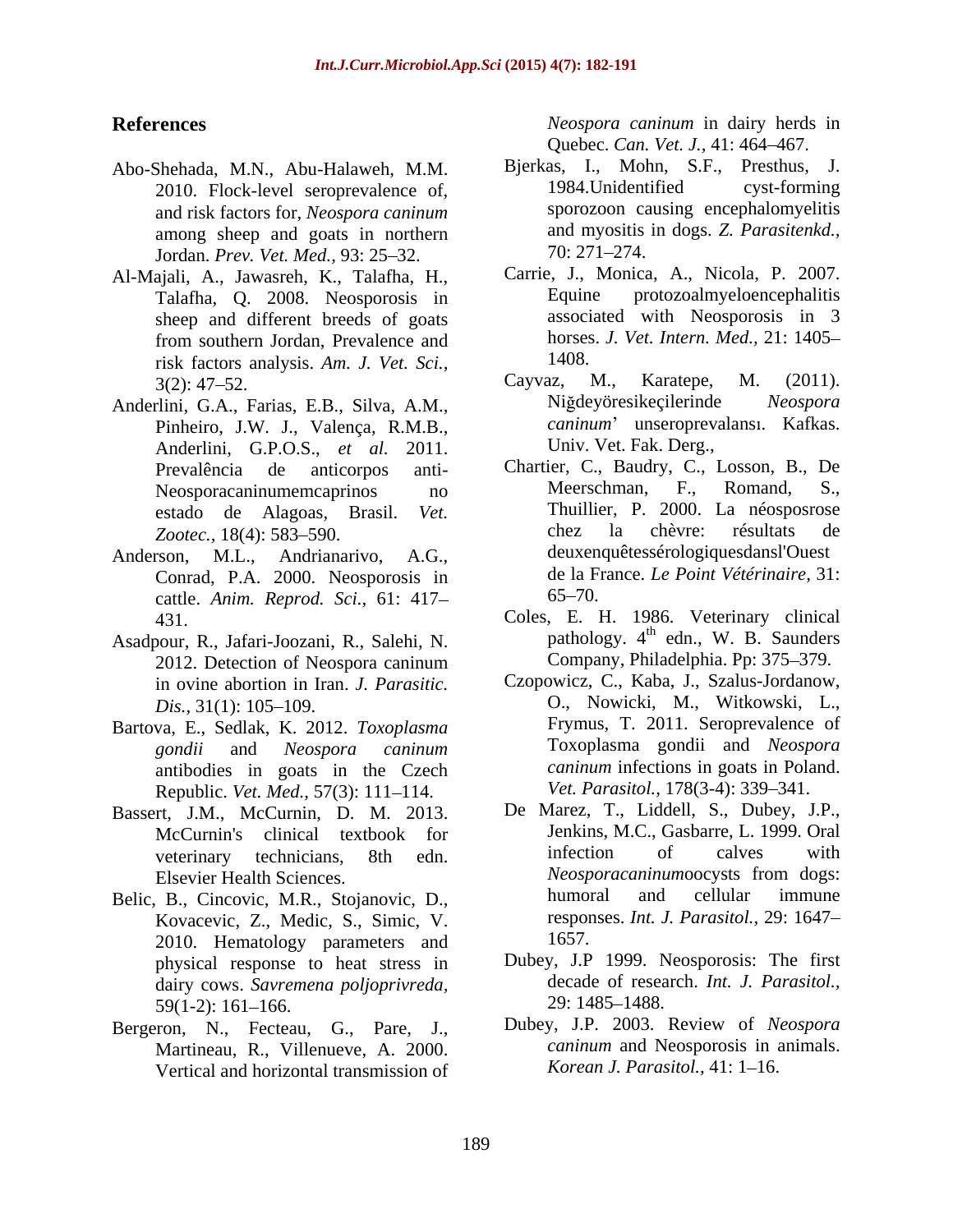- 
- Dubey, J.P., Carpenter, J.L., Speer, C.A., dogs. *Vet. Med. Assoc.,* 192: 1269
- Dubey, J.P., Schares, G. 2006. Diagnosis of
- Dubey, J.P., Schares, G. 2011. Neosporosis in animals- the last five years. *Vet.*
- *Clin. Microbiol. Rev., 20: 323–367.* 59(12): 637–640.
- statistical atlas. Central Statistical Organization (CSO), Baghdad. Pp. 1
- Faria, E.B., Gennari, S.M., Pena, H.F., S.S. 2007. Prevalence of anti- 224(10): 1597–1604.
- Malmasi, A., Ardakani, H.T., Nia,
- 
- Dubey, J.P., Buxton, D., Wouda, W. 2006. Hobson, J.C., Duffield, T.F., Kelton, D., Pathogenesis of bovine neosporosis. *J.*  Lissemore, K., Hietala, S.K., Leslie, Comp. Pathol., 134: 267–289. **K.E., McEwen, B., Peregrine, A.S.** Topper, M.J., Uggla, A. 1988. Newly recognized fatal protozoan disease of Holstein dairy herds. *Veter. Parasitol.,* 2005. Risk factors associated with *Neospora caninum* abortion in Ontario 127: 177 188.
	- 1285. Hosseini, M.H., Moraveji, M., Tahamtan, bovine neosporosis. Vet. Parasitol., Namavari, M.M. 2011. Serorisk 141: 1–34. **prevalence** of *Neospora* spp. in horses Y., Rahimian, A., Mohammadi, G.H., Namavari, M.M. 2011. Serorisk in Northeast of Iran, Iran. *J. Parasitol.,*  $6(2)$ : 64–68.
- *Parasitol.*, 180: 90–108. Jung, B.Y., Lee, S.H., Kwak, D. 2014. Dubey, J.P., Schares, G., Ortega-Mora, L.M. 2007. Epidemiology and control of exposure among native Korean goats Neosporosis and *Neospora caninum*. (*Capra hircuscoreanae*). *Vet. Med.,* Evidence of *Neospora caninum*  $59(12): 637 - 640.$
- Fahad, Y., Abbas, T. 2008. Agricultural Larson, R.L., Hardin, D.K., Pierce, V.L. 1 *Neospora caninum*-induced abortions Athayde, A.C., Silva, M.L., Azevedo, cattle. *J. Am. Vet. Med. Assoc.,* 2004. Economic considerations for diagnostic and control options for in endemically infected herds of beef 224(10): 1597 1604.
- *Toxoplasma gondii* and anti- Lima, J.T.R., Ahid, S.M.M., Barreto, R.A., *Neosporacaninum* antibodies in goats Pena, H.F.J., Dias, R.A., Gennari, slaughtered in the public S.M. 2008. Prevalencia de anticorpos slaughterhouse of Patos city, Paraiba anti-Toxoplasma gondii e anti-State, northeast region of Brazil. *Vet.*  Neosporacaninumemrebanhoscaprinos Parasitol., 149: 126–129. **do municipio de Mossoro, Rio Grande** Haddadzadeh, H.R., Sadrebazzaz, A., do Norte. *Braz. J. Vet. Res. Anim. Sci.,* anti-Toxoplasma gondii e anti-  $45: 81 - 86.$ 
	- P.K., Sadreshirazi, N. 2007. McAllister, M.M., Dubey, J.P., Lindsay, Seroprevalence of Neospora caninum D.S., Jolley, W.R., Wills, R.A., infection in dogs from rural and urban McGuire, A.M. 1998. Dogs are environments in Tehran, Iran. definitive host of *Neospora caninum*. *Parasitol. Res.,* 101: 1563–1565. *Int. J. Parasitol.,* 28: 1473–1478. D.S., Jolley, W.R., Wills, R.A., McGuire, A.M. 1998. Dogs are
- Hajikolaei, M.R.H., Goraninejad, S., McAllister, M.M., Dubey, J.P., Lindsay, Hamidinejat, H., Ghorbanpour, M., D.S., Jolley, W.R., Wills, R.A., Paryab, R. 2007. Occurrence of McGuire, A.M. 1998. Dogs are Neospora caninum antibodies in water **Example 2** definitive host of *Neospora caninum*. buffaloes (Bubalusbulalis) from the *Int. J. Parasitol.*, 28: 1473–1478. definitive host of *Neospora caninum*. *Int. J. Parasitol., 28: 1473-1478.* 
	- south-western region of Iran. *Bull. Vet.*  Modolo, J.R., Stachissini, A.V.M., Gennari, *Inst. Pulawy.,* 51: 233–235. S.M., Dubey, J.P., Langoni, H., Padovani, C.R., *et al.* 2008.